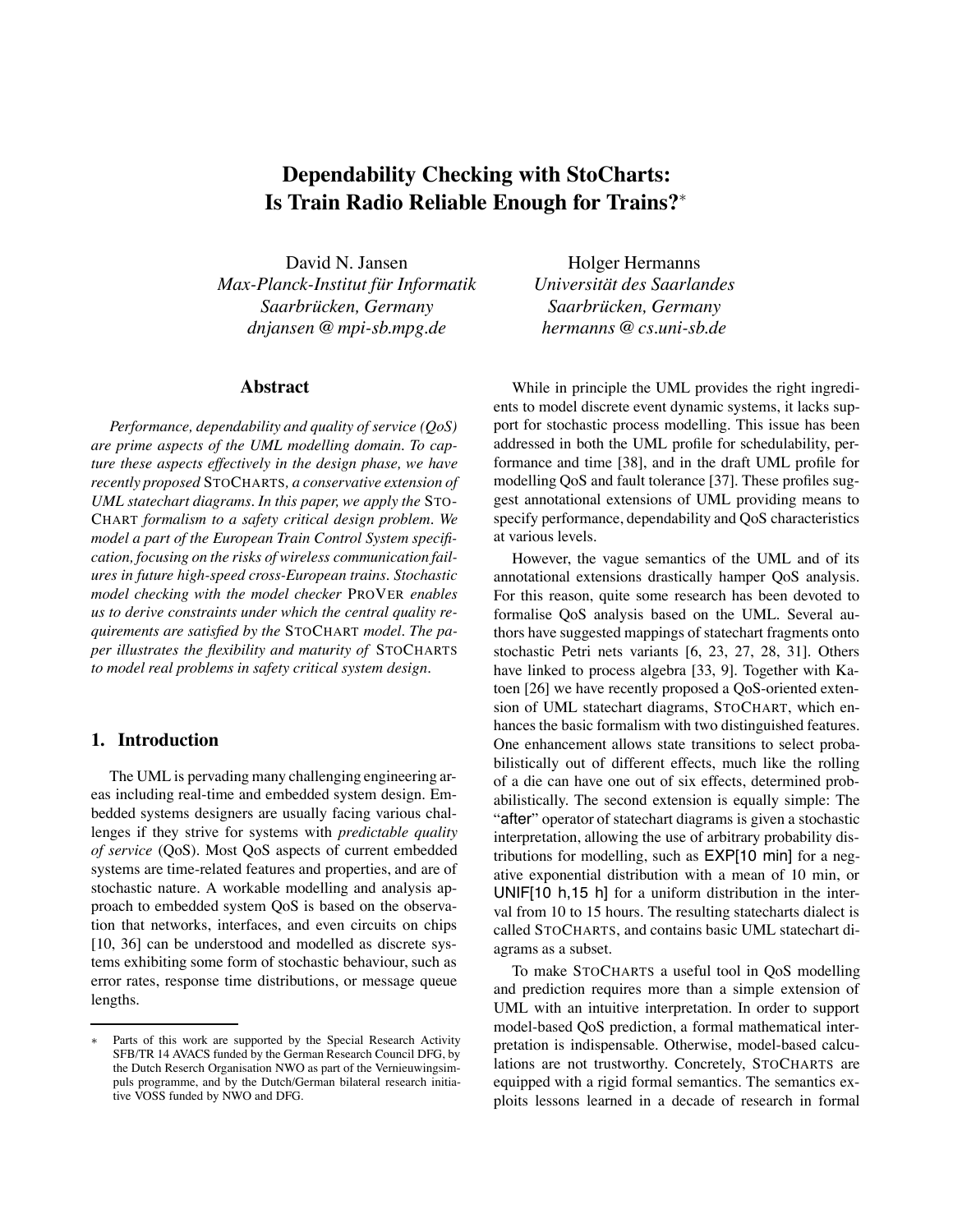specification of stochastic processes, rooted in the seminal works on stochastic Petri nets [3, 2], stochastic process algebra [20, 22] and probabilistic automata [35]. In order to associate a stochastic interpretation to collaborative collections of statechart diagrams embedded in arbitrary environments, STOCHARTS are equipped with a compositional semantics, which uses concepts from Input/Output (I/O) automata [30]. The semantics associated with STOCHART is based on the requirements-level semantics of Eshuis and Wieringa [17], which adapts the Statemate semantics [21] and its formalisation by Damm et al. [11] to the UML. We are convinced that a different base semantics could have been chosen, as our extension is more or less orthogonal to the concepts of basic statechart diagrams.

This paper exemplifies the usefulness and maturity of STOCHARTS on a nontrivial case study. We apply the STO-CHART formalism to model a safety critical fragment of the future European Train Control System (ETCS) standard. Communication among ETCS components (trains, trackside equipment etc.) will be based on mobile communication using GSM-R, an adaptation of the GSM protocol to railway applications.

The safe and efficient operation of ETCS is, of course, of prime importance. The specifications of GSM-R and of ETCS contain various QoS requirements such as *"a connection must be established within 5 seconds with 95 % probability"*. Due to the architecture of ETCS, on-board and trackside data processing as well as the radio communication link are crucial factors in ensuring the ETCS requirements. In order to study this issue, we follow an approach inspired by the *design-by-contract* paradigm [32, 7]. We treat the GSM-R specification as a black box in our model, only considering the QoS requirements specified for GSM-R, which turn into worst-case QoS *guarantees* for the service provided by GSM-R to the ETCS. These guarantees are part of the STOCHART model we develop. Our analysis, then, enables us to identify bounds on the distance between consecutive trains on a track, under which the crucial QoS requirements of ETCS are still satisfied. The computations are performed with the model-checker PROVER [39] which implements a variation of discrete event simulation to analyse the stochastic process underlying the STO-CHART.

The STOCHART model of the ETCS communication fragment developed in this paper is not ultimately complex, and it can be extended in many interesting directions. We believe, however, that it shows how STOCHART can be used in a systems engineering context together with model checking-based dependability analysis. Our case study is inspired by a DSPN model proposed by Zimmermann and Hommel [40]. Our work differs from the one considered in [40] in a number of issues, besides the use of different modelling formalisms. In particular, we provide a more faithful

modelling of the worst case GSM communication characteristics, and allow for concurrent (or simultaneous) faults of different types. On the analysis side, we use approximative stochastic model checking, as opposed to a numerical analysis of the stochastic process underlying the DSPN. As our (more faithful) model contains multiple concurrent nonexponential distributions, it is not obvious how it could be analysed numerically.

In a nutshell, the central contribution of this paper lies in the application of STOCHARTS to a realistic, yet abstract, modelling problem, where stochastic requirements and guarantees are assessed using stochastic verification technology.

*Organisation of the paper.* Section 2 introduces UML statechart diagrams and STOCHARTS, briefly touching upon semantic issues. Section 3 introduces the ETCS problem domain, and describes the particular train radio signalling case study. The STOCHARTS model and its analysis are presented in Sections 4 and 5. Section 6 discusses lessons learnt from this case study and concludes the paper.

# **2. STOCHARTS**

This section gives an overview on UML statechart diagrams and STOCHART, and reviews the semantic model underlying STOCHART. We refer to [26] for a thorough discussion of the STOCHART formalism.

*UML statechart diagrams.* A basic UML statechart diagram consists of

- a set of *Nodes*<sup>1</sup> with a tree structure. Nodes are of type 'basic' (leaves), 'and' , or 'or'. The root node and children of *and*-nodes are of type 'or'. Each *or*-node has a distinguished, *initial* child node.
- a set of *Events* with the distinguished element ⊥ denoting "no event required".
- a set of (typed) *Variables* or attributes together with an initial valuation  $V_0$  : *Vars*  $\rightarrow$  *D*, assigning initial values to the variables. Here  $D$  subsumes the domains of all variables.
- a set of *Edges.* Each edge connects a set of source nodes to a set of target nodes, and is labelled with an event, a guard (a Boolean expression), and a (possibly empty) set of actions (assignments to variables or sending messages to other objects).

For analysis purposes, we assume that all these sets are finite.

<sup>1</sup> The UML specification for statechart diagrams actually speaks of *states,* but we prefer to call them otherwise because the system state may consist of more than one node at the same time.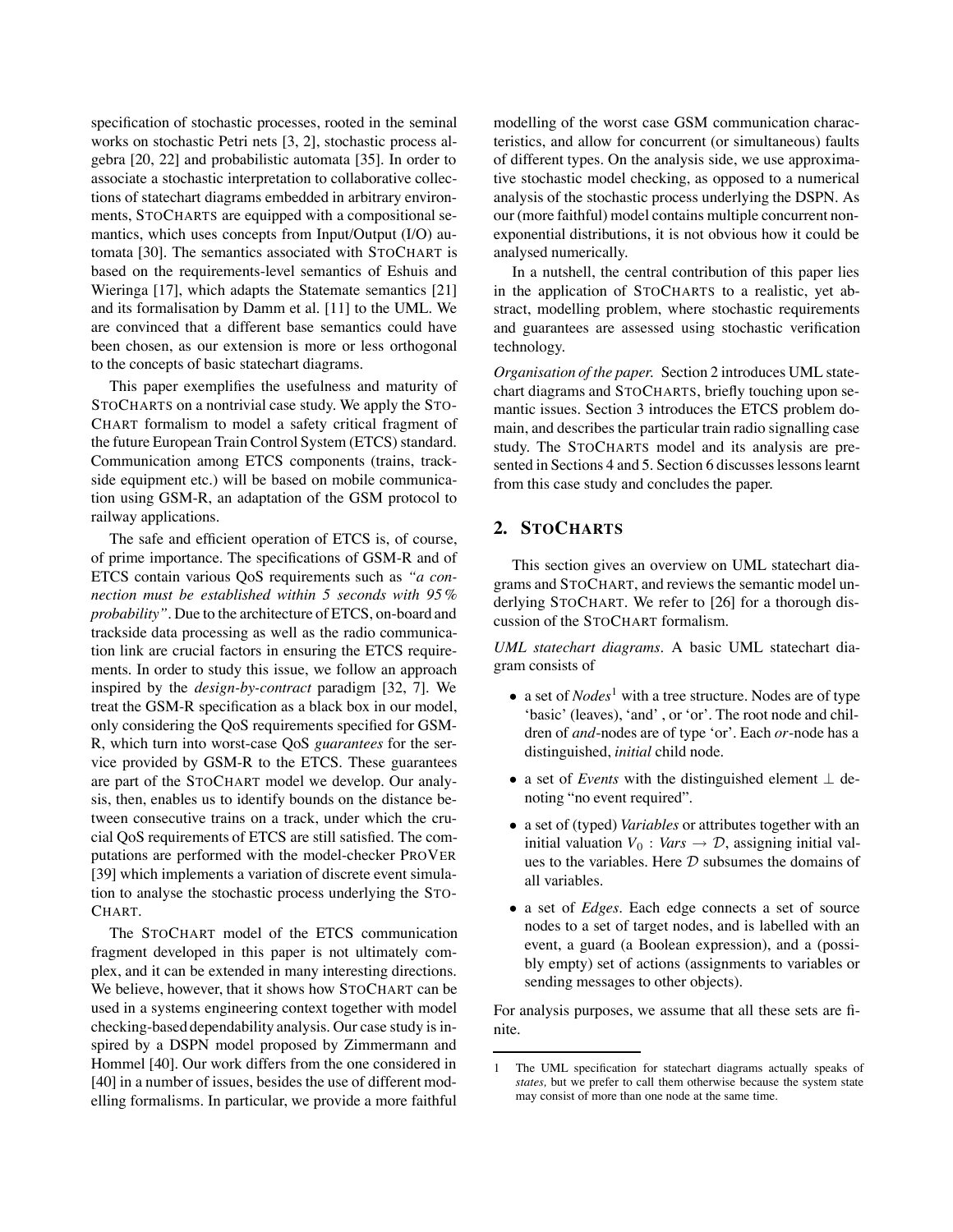

*Intuitive semantics of UML statechart diagrams.* The statechart diagram is always in some state which consists of one or several nodes: if an *and*-node is part of the state, *all* of its children are in the state. If an *or*-node is part of the state, exactly *one* of its children is so. An edge may be taken (i. e., is enabled) if all its source nodes are part of the current state, its guard holds, and its event happens. The system selects as many enabled edges as possible for execution; a choice between conflicting edges is often resolved by the UML priority scheme. Once the selected edges are taken, their source nodes are left, their actions are executed, and their target nodes are entered. Note that multiple edges may be taken in a single step. To simplify the analysis, we assume that the step is instantaneous, so that no new events will reach the system before the step finishes.

Figure 1 contains a small example statechart diagram. The system shows an *and*-node, labelled G, with two parallel components, labelled  $E$  and  $F$ . While the system is in  $G$ , it is always in  $E$  *and*  $F$ . Each of these is an *or*-node. While the system is in F, it is always in either C or D. Arrows indicate edges.

For this example, the semantics is as follows. The initial state consists of the nodes  $A, C, E, F$  and  $G$ . Upon receiving event  $e$ , nodes  $A$  and  $C$  are left, actions  $a$  and  $f$  are generated, B is entered and A is re-entered. When both events  $e$  and f are received at once, there is a conflict: both edges leaving node A are enabled, but only one can be taken. (The UML semantics does not prescribe which one takes priority.)

*Additional UML statechart diagram features.* In addition to the above, the UML defines many further features of statechart diagrams. For example, there is an  $after(t)$  operator which can be used as a trigger for an edge; the operator indicates that the edge should be taken *t* time units after its source node is entered. Further, an *or*-node may contain a *history connector* meaning that the statechart should memorise which of its child nodes was active last and reenter that child node (instead of the initial one) in case the *or*-node is reentered. Finally, we will also use *entry* and *exit actions,* i. e. actions that are executed whenever some specific node is entered or exited. These actions are denoted with the labels on entry and on exit in the respective node. This and other features can be defined as syntactic sugar. We have not included them in the above definition for simplicity.

STOCHARTS*.* STOCHARTS extend UML statechart diagrams as follows: the "after" operator is extended to indicate random delays, and the notion of edges is refined into probabilistic edges (P-edges) to handle discrete probabilistic branching.

- Like an event, the after-operator acts as a trigger of an edge (or a P-edge). It has as parameter a cumulative distribution function  $F$  where  $F(t)$  is the probability to wait at most *t* time units.
- A P-edge generalises an edge such that the set of target nodes and the actions can be chosen probabilistically. The trigger is the same as for an edge: it has a set of source nodes, an event or or an **after** operator, and a guard. Its reaction, however, is defined by a function assigning probabilities to pairs, consisting of a set of actions and a set of target nodes.

The UML notion of an edge is retained by a trivial P-edge with a single probabilistic outcome (having probability 1). A (nontrivial) P-edge is graphically depicted in two parts: an arrow labelled with an event and a guard directed to a P-pseudonode (denoted  $(P)$ ) from which several arrows to target nodes emanate, each labelled with a probability and an action set. For semantic reasons, we impose a slight restriction on P-pseudonodes: most arrows emanating a Ppseudonode that cross node borders are forbidden to simplify the probabilistic choice (see [25, 24] for an extensive discussion of this issue).

*Intuitive semantics of* STOCHARTS*.* Like a UML statechart diagram, a STOCHART is always in some state. A P-edge is enabled if all its source nodes are part of the current state, its guard holds, and either its event happens or the delay associated with its after operator expires. The system selects as many enabled P-edges as possible for execution and resolves the discrete probabilistic choices. Probabilistic choices of P-edges are assumed to be stochastically independent. Once the selected edges are taken, their source nodes are left, their actions are executed, and their target nodes are entered. On entering a node with an outgoing (P-) edge labelled with an  $\text{after}(F)$  operator, a sample is taken from distribution *F* and a timer is set accordingly. The corresponding outgoing edge becomes enabled once the timer expires.

Figure 2 shows a small example of a STOCHART. Node H is the initial node. In this node, the system waits a random time, with a mean of 10 seconds, exponentially distributed. After that, it proceeds to node  $K$  and its default child l. In this state, the system reacts to trigger a by moving to node  $J$  with probability 0.1.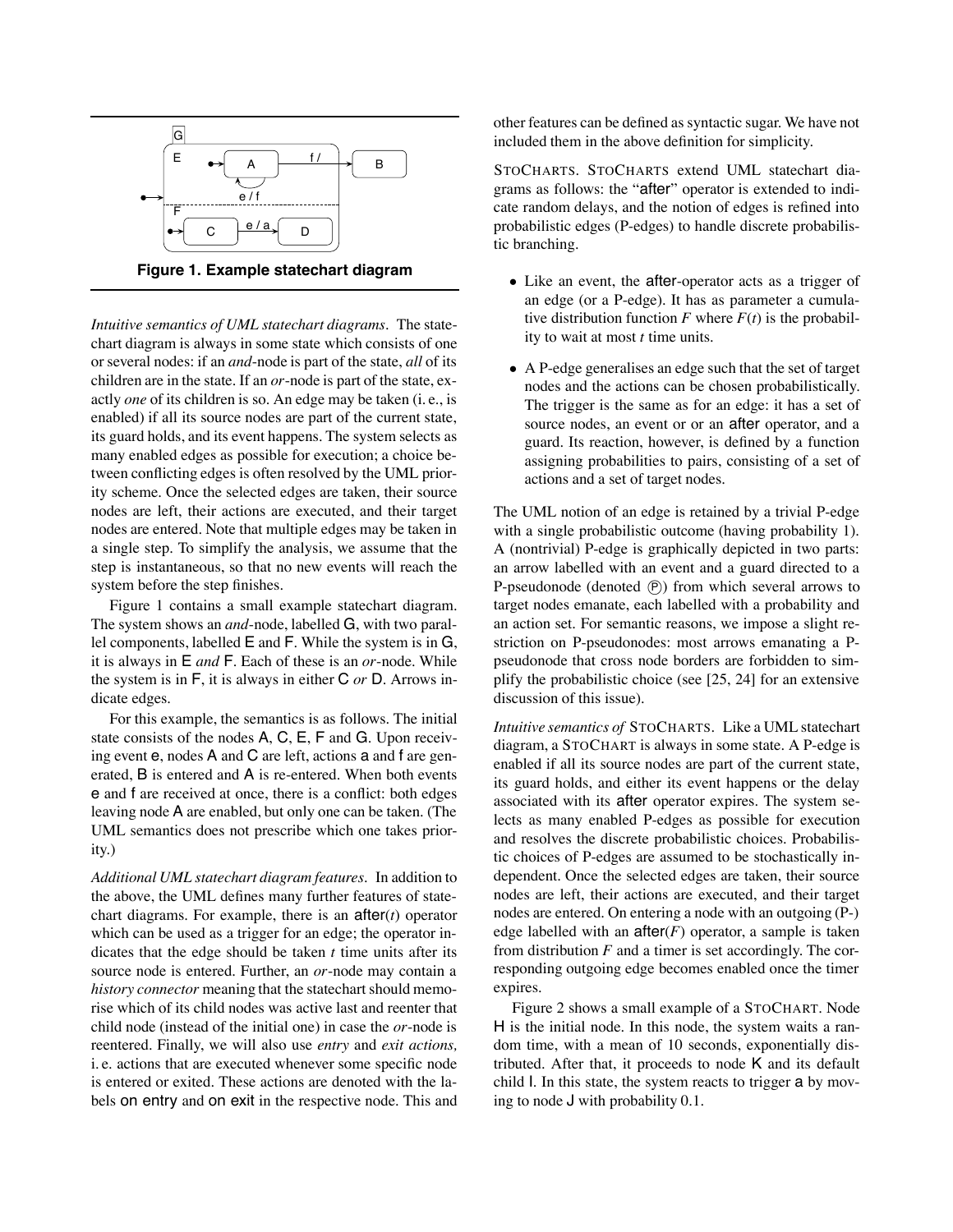

STOCHART *semantic model.* The formal semantics of STOCHARTS [26] is defined in terms of an extension of labelled transition systems, called *stochastic I/O-automata* (IOSA, for short). Basically, an IOSA is an automaton with *locations* representing the possible states of the system, and transitions between locations representing the system's evolvement. These transition systems are equipped with *timers* to model stochastic delays, and with a set of *actions* to model system activities. The use of timers in transition systems is very much in line with the use of clocks in, e. g., timed automata [4, 29]. While clocks in timed automata run forward at the same pace and are always reset to 0, our timers are initialised by sampling a stochastic distribution and run backwards, all at the same pace. On the other hand, our timers are always checked for expiration (i. e., is the timer equal to zero?), while clocks can be checked against complex conditions.

Input and output actions are distinguished to allow for the composition of transition systems, like in I/O-automata [30]. Three types of transition relations are used: input transitions, output transitions, and delay transitions, the latter being enabled once a timer expires. Whereas input and delay transitions are standard ternary relations (input is even functional), the output transition relation is probabilistic. Like in I/O-automata we assume input-enabledness, i. e., in each location any input must be accepted.

Figure 3 shows an example IOSA. It corresponds to the parallel composition of the statechart diagram in figure 1 (which is a trivial STOCHART) with the STOCHART in figure 2. To simplify the figure, we have assumed that the system is *closed*, i. e., no further external inputs reach the system. Each state of the IOSA is drawn as a box which contains the active STOCHART nodes and the events that have been received but not yet processed. The after construct is translated to setting a timer and waiting until it expires: in the initial state, the timer is set according to an exponential distribution with a mean of 10 seconds. After expiration of the timer, the event  $e$  is generated by the STOCHART. This triggers the statechart diagram, as described above, to generate events **a** and **f**. Now, event **f** triggers the UML statechart diagram to leave *and*-node G entering node B, while



event a simultaneously triggers the probabilistic choice between node I and J in the STOCHART. The other probability spaces for output transitions are trivial: they assign probability 1 to a single next state.

*Relation to Generalised Semi-Markov Processes* (GSMP). A IOSA is a specific semantic structure that contains exactly the ingredients needed for STOCHART semantics[26]. GSMPs are a frequently found model for stochastic processes, and often, a IOSA can be translated to a GSMP. However, GSMPs do not allow nondeterministic choice, and they also restrict the allowed stochastic distributions so as to reduce the probability that two timers expire at the same moment (introducing nondeterminism again) to zero. The IOSA associated with the STOCHART modelling our case study does not contain any nondeterminism and therefore allows GSMP-based analysis.

### **3. ETCS radio connection dependability**

This section presents the high-speed train radio signalling case study we consider, which is inspired by work of Zimmermann and Hommel [40].

*European Train Control System.* The upcoming European Train Control Systems (ETCS) serves as a unifying standard of many European railways. It is promoted by the European Union to simplify access to and cross-border traffic between different national rail networks. The main constituent is a uniform communication infrastructure across Europe. This communication infrastructure is based on GSM-R, which is an adaptation of the well-known GSM protocol for wireless communications to railway specific applications. For example, while shunting (moving wagons to compose new trains), often a couple of wagons are pushed and a shunting worker needs to guide the train driver in real-time. Tailored to this case, GSM-R specifies a "link assurance signal" which confirms to the driver that the voice communication link exists.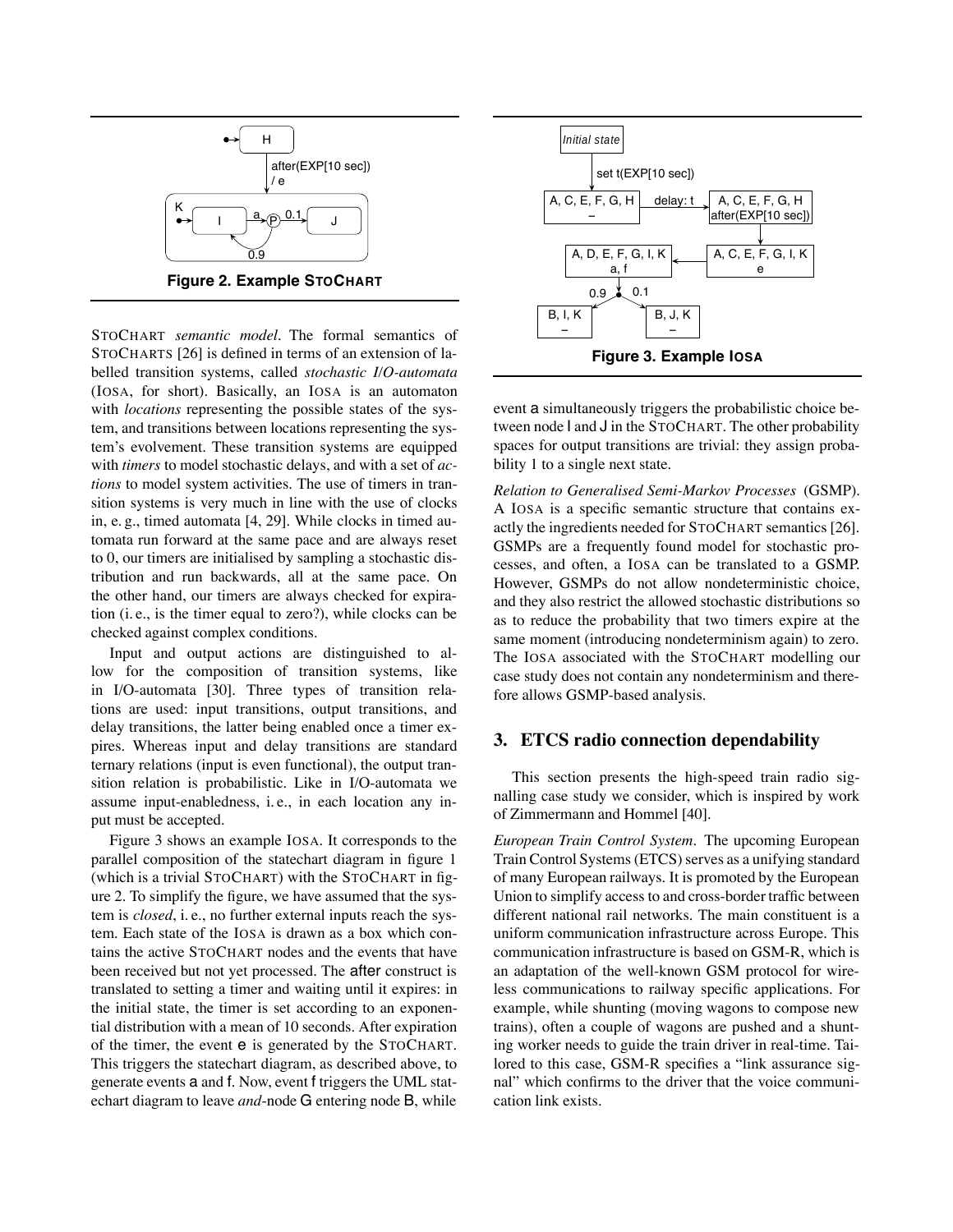The specifications of GSM-R and of ETCS contain several quality-of-service requirements. In the case study we consider, we focus on the reliability of the communication between the train and the trackside control authority and assess the impact communication delays may have on safety distances between consecutive trains.

*ETCS levels.* ETCS knows multiple *levels* to enable gradual migration from the current systems. At all levels, socalled *Eurobalises* are used. A Eurobalise is a transponder that sends a message to a train passing over it. At level 1, this is the main communication medium; among others, Eurobalises are used to ensure mutually exclusive access to track segments. They transmit so called *movement authorities* and other information on danger points to the train, similar to current systems that warn the train driver when approaching a danger point. A movement authority grants the train exclusive access to a track segment ahead of the train, called a track *block*. At levels 2 and 3, GSM-R-based radio communication is used for transmitting both track-specific information as well as movement authorities, while Eurobalises are only used for exact position measurement. At these levels, the dispatching centre that assigns movement authorities to trains is called *radio block centre* (RBC). Levels 2 and 3 differ by how the integrity of the train is checked. At level 2, traditional track-side axle counters or rail circuits are in use, being installed along the track at regular intervals. They form boundaries of fixed blocks, which at any time can only be used by one particular train, namely the one which possesses the movement authority for the block. Level 3 trains instead are equipped with an on-board integrity checking device. This enables the system to declare the track behind the train clear with virtually no delay, which in turn is a requirement for so-called *moving-block* operation, where the track block granted exclusively to a specific train is not a fixed unit of the track between two axle counters, but instead moves with the train along the track.

*Headway.* This moving-block operation is expected to reduce the *headway,* i. e., the time between the passage of consecutive trains at some point of the track, well below 3 minutes, which is the usual headway in fixed block operation. The minimal headway is the sum of several delays (in this calculation, we assume trains running at 300 km/h): a delay needed for train integrity check  $(< 4$  seconds), the communication delay itself, and a delay that reflects certain physical distances: *(i)* train length (typical value: 400 m), *(ii)* braking distance (about 2500 m), *(iii)* margin for position measurement errors (5 %). The latter is at most 50 m, if Eurobalises are positioned no more than 1 km apart. For simplicity, we assume that these distances sum up to 3000 m. The train travels this distance in 36 seconds. Thus, with continuous instant communication, 40 seconds would be the ultimate lower bound on the headway between consecutive trains.

In this case study, we will have a closer look at the reliability of communication needed for moving-block operation. GSM-R may fail to establish a connection, a connection may get degraded or lost; messages may get delayed during handover from one GSM radio cell to another. Under normal circumstances, the train reports the safe position of its head and tail at fixed intervals, for example every 5 seconds. What happens if one or several of these reports get lost? On the other hand, movement authorities need to be transmitted to the train at similar intervals. What is the probability that the train misses a movement authority?

*Assumptions.* We assume that the GSM-R network functions as specified in the Euroradio specification [18, 40]. In particular, we assume:

- The delay to establish a GSM-R connection is at most 5 seconds with 95 % and at most 7.5 seconds with 99.9 % probability. Delays of more than 7.5 seconds are regarded as connection establishment errors.
- The end-to-end delay of a (short) message is at most 0.5 sec with 95%, at most 1.2 sec with 99% and at most 2.4 sec with 99.99% probability.
- Handover takes place whenever the train passes from one GSM radio cell to another. As ETCS is intended to work with train speeds up to 500 km/h, we take a pessimistic assumption on the time between handovers. The mean distance between handovers is specified to be 7 km; this leads to a mean time between cell handovers of 50 seconds. The communication break during handover lasts at most 0.3 sec.
- From time to time, the train may pass an area where communication is degraded and frequent transmission errors occur. These periods are more than 7 seconds apart with 95 % probability. A degraded period is required to be shorter than 1 second with 95 % probability.
- A connection loss has a probability  $< 10^{-4}$  per hour. It shall be detected within 1 sec.

With respect to the train-specific behaviour, we adhere to the following assumptions as put forward in [19, 34]:

- A passenger train completes an integrity check within 4 seconds; it reports the outcome and its position to the RBC at most once in 5 seconds.
- A typical train trip has a duration of 1 hour.

*Our Focus.* We view all the above properties as constraints to be met by the environment in which a level 3 train operates. This view can be seen as an application of the *designby-contract* paradigm [32, 7], in the sense that the ETCS system is required to work properly if these constraints are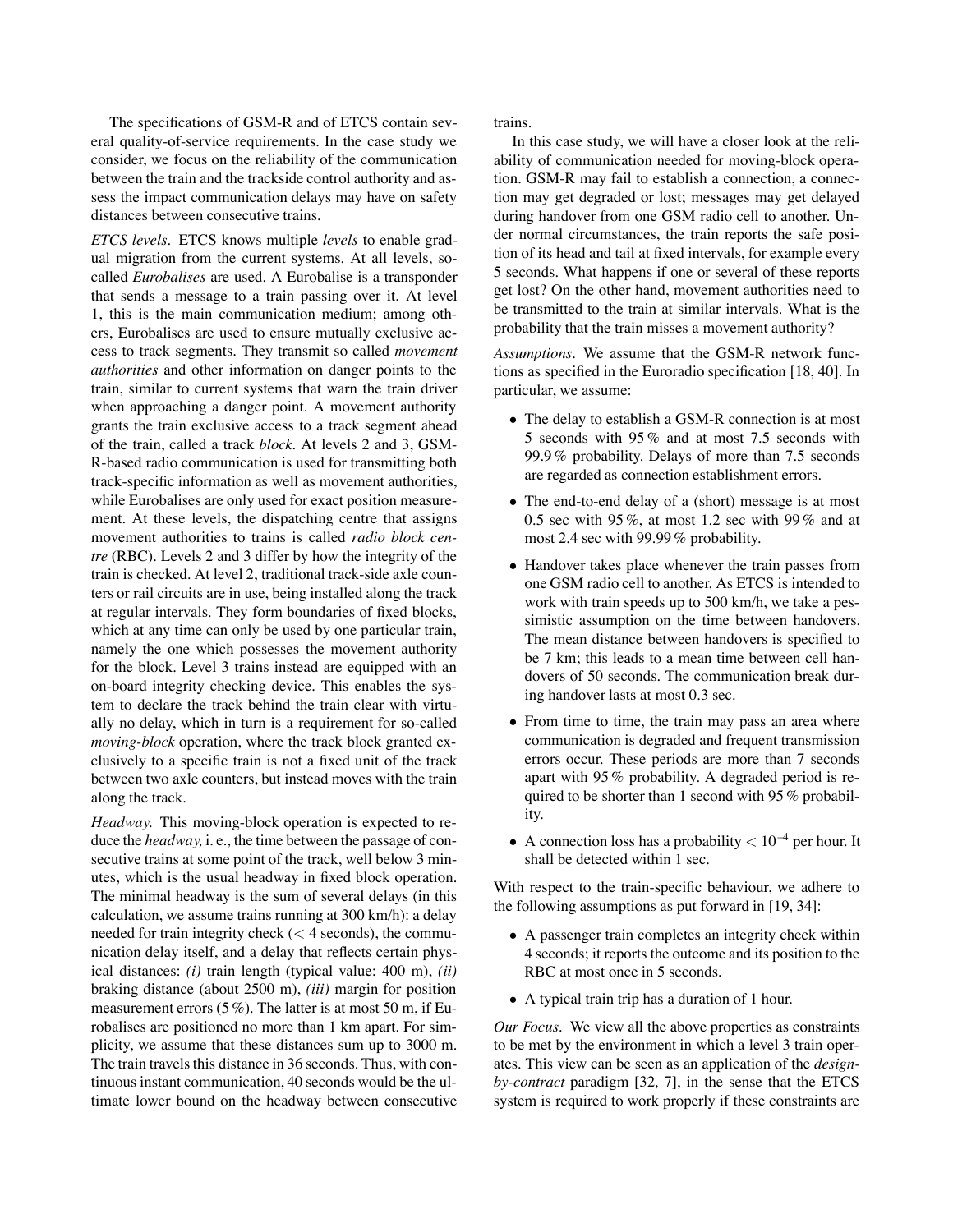met (or outbalanced). The question then remains what specific guarantees can be distilled from these assumptions. We intend to check whether it is possible that trains run at 300 km/h with only a small headway (about 1 minute). In particular, we want to find answers to the following questions:

- The probability *p* that a message is transmitted successfully hasto be at least 99.95%. This figure is based on the availability requirement of [18]. As parts of the communication delay are distributed stochastically, the success probability depends on the time frame *t* we allow as maximal communication delay. Recall that the minimal headway with (hypothetic) instant communication is 40 seconds. With a 1 minute headway in mind, the question is: Is the probability  $p > 99.95\%$ for  $t = 20$ ?
- Even if 20 seconds lead to *p* being in the range required above ( $\geq 99.95\%$ ), it is still not obvious that this also enables trains to run at a headway of about 1 minute for a full hour. We therefore also consider the question: What is the probability that two trains run for a complete trip with a small headway without ever braking or stopping?

# **4. StoChart model**

To assess the questions raised above, we have developed a STOCHARTS model of the ETCS case. The model has been built in a systematic and incremental way, starting from the most basic operation, which represents a simplified view on the normal operation. After that, we added processing of failures one by one. In our subsystem, there are two relevant components: the train and the radio block centre.

Figure 4 shows the train model. In node Reporting position, a position report is prepared every 5 seconds, indicated by the after edge with a deterministic delay. It is sent as soon as possible, if the train assumes there is a connection to the RBC. The node Connection status just stores the information the train has about the connection: it is either disconnected (the initial node, where it tries to establish a connection by sending event try), connected normally or involved in a cell handover.

There are several causes for delay and stochasticity in the communication protocol between train and RBC. We have decided to incorporate these delays into the model of the RBC, while the train model is reactive, waiting for stimuli from the RBC. For example, to model the establishment phase for a radio connection, the RBC model includes  $after(...)$  operators and sends a message to the train system when the connection is established. Alternatively, we could have split the communication characteristics from the RBC channel management, and let the train and RBC interact through this third submodel.

Figure 5 shows the RBC model together with the delays. When the train tries to establish a connection with the RBC (by sending event  $try$ ), the connection establishment delay starts. It is guaranteed to be at most 5 seconds with 95 % probability and at most 7.5 seconds with another 4.9 %. We have modelled this guarantee using two deterministic delays, one of length 5 sec (on the edge leaving node connecting  $1$ ), the other one of length 2.5; Alternatively, we could have modelled it using a single more complex distribution.

Actually, the node connected contains a subchart to model the communication delay (0.5 seconds with 95 % probability, 1.2 with 99 % probability, 2.4 with 99.99% probability). This subchart is similar to the model for the connection establishment delay. In order not to clutter the pictorial representation of the STOCHART this subchart is omitted from figure 5, but it is part of the model we study.

This basic model of the RBC reflects normal operation. To this, we have added three relevant possibilities of perturbations. During the design of our model, they have been added one after another: *(i)* During *cell handover,* the connection is lost for at most 0.3 sec. As argued above, the connection between RBC and (moving) train is subject to a cell handover about once in 50 seconds. This is modelled in the subnodes of node **correct**. The cell handover is visible for the train (via events  $ch$   $St$  and  $ch$   $en$ ). *(ii)* Due to signal obstruction, transmission errors are common in wireless communication, but error correcting codes make it possible to correct certain limited amounts of bit-errors. However periods of *frequent* transmission errors may occur, making it impossible to recover sent messages from the received bitstream. In our model, this is reflected by node error burst. Both the beginning and the end of the error burst period are modelled by exponential delays, as the errors occur stochastically. The mean times of the relevant delays are chosen as to meet the requirements given above. The node error burst may be entered from either node in the *or*-node correct. In particular, we assume that if an error burst occurs during cell handover, the latter is aborted, and node connected is reentered once the burst is over. As another possibility, we could have modelled that the error burst maintains the node identity inside **correct**. We discuss this alternative in Section 6. *(iii)* All other failure types are subsumed under *connection loss,* which is required to happen at most  $10^{-4}$  times per hour. We have modelled this by an exponential delay with an average of  $10<sup>4</sup>$  hours. The train notices the connection loss with a delay; this is modelled by waiting in node undetected connection loss for 1 second.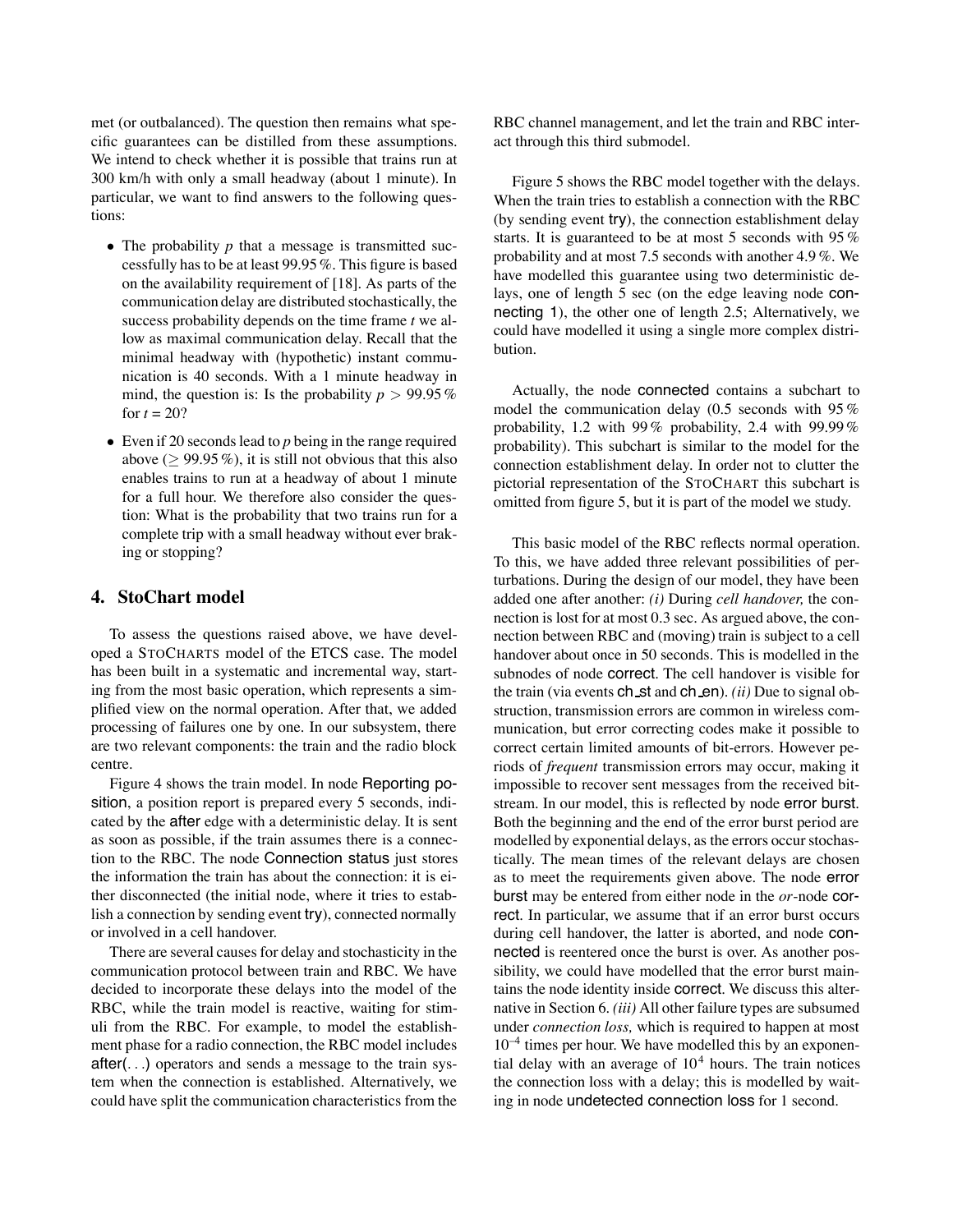



#### **5. Analysis of the example**

Model analysis of a collection of STOCHARTS is based on the analysis of the associated IOSA. This model can be analysed using simulation, or using model-checking. In the most general case model-checking algorithms in the style of [13] are needed. If nondeterminism is absent (which is the case in our example), one can deal with algorithms for GSMPs, such as the ones implemented in PROVER [39]. This tool uses *discrete event simulation* to estimate probabilities of interesting system behaviours, similar to various other tools for GSMP analysis. PROVER is, however, particular in the manner the behaviour-of-interest is specified by the user. It allows to specify two types of *requirements*. First, PROVER can estimate the probability with which certain path-based system requirements are satisfied

by the model. These requirements are stated as *path* properties in the stochastic temporal logic CSL [5]. Second, PRO-VER can also be used similar to a model checker to verify whether a CSL *state* property is met by the model. So, the main differences to other simulation tools lies in the fact that requirements are specified as CSL properties, and that it can be used to verify (or refute these requirements). We have chosen PROVER because this type of verification fits well in the *design-by-contract* paradigm we follow, providing (probabilistic) guarantees on the design under consideration. This choice, however, is not in the heart of the STO-CHART approach, we could equally well have been taken another more standard discrete-event simulation package.

*Experiments.* The IOSA models associated with the STO-CHART specifications were generated in a semi-automatic way, and manually translated into the input format of PRO-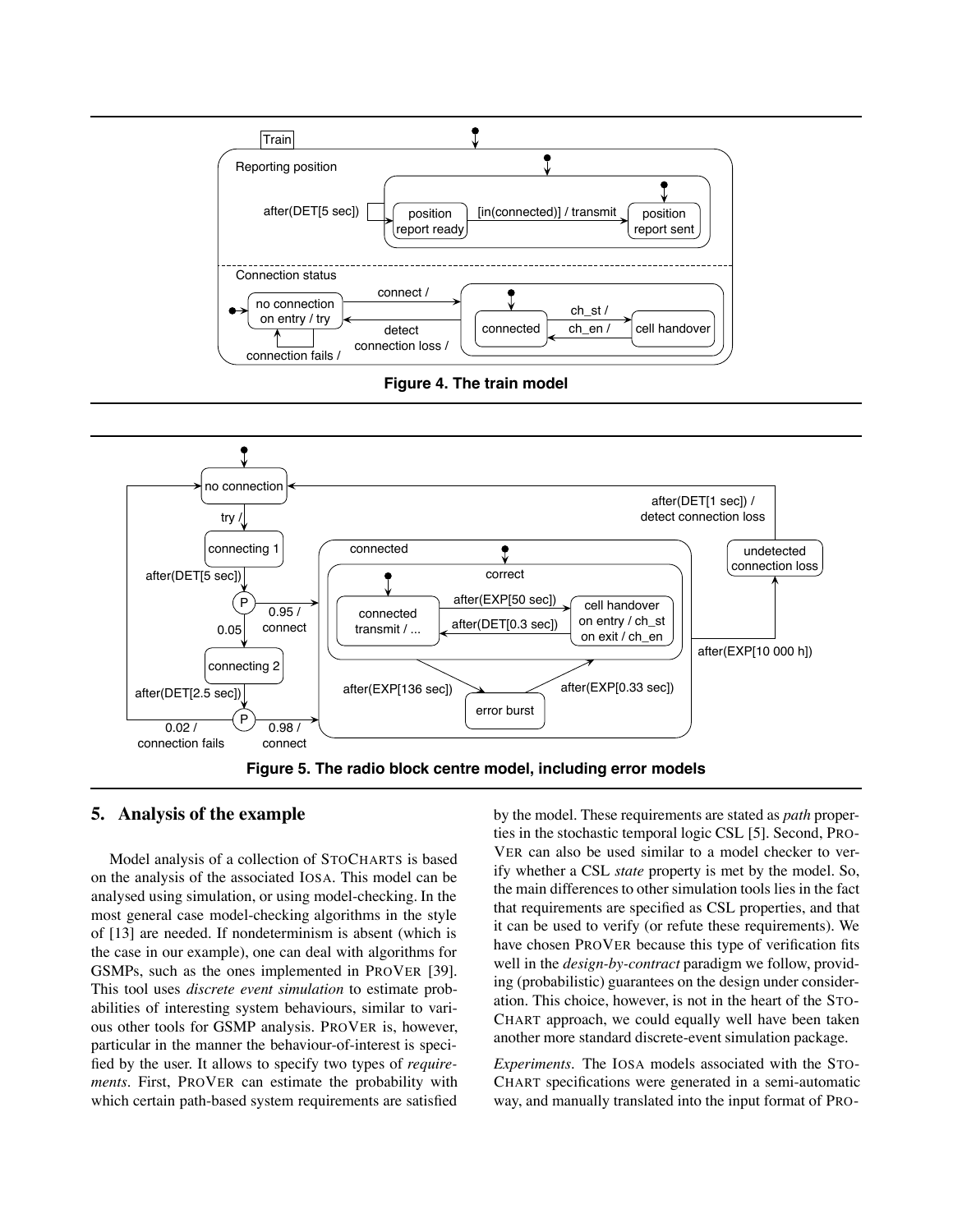VER. All experiments were performed on a Dell Latitude D600 with 1 GB memory and a processor speed of 1.7 GHz. We have analysed the following two variants of train communication:

• A simple version of the system, with a single train and a communication link as shown in the STOCHARTS. In this setting, we assume that the train generates a position report every 5 seconds and sends it off to the RBC once it assumes the connection is working. We have checked whether the communication is reliable enough, depending on the delay between the reception of successive position reports. Recall that the probability that a message is received is required to be at least 99.95%. Stated as a CSL property, the requirement is:

# $\mathcal{P}_{\geq 0.9995}(\diamond^{\leq t}$ message received)

We should check this property in the state where a position report has just been generated, sent and received without delay (an over-approximation of the best-case behaviour for the preceding message). PRO-VER has checked the property (in what we have called the model-checker like mode above) for  $t = 20$  seconds (5 seconds delay between successive position reports *plus* 15 seconds communication delay) and produced the result: the success probability  $p$  is  $\geq 0.9995$  with a confidence > 0.9999. PROVER runtime was 21 seconds.

In addition, we used the tool to estimate the probability *p* that the communication succeeds within at most *t* seconds. The table below gives the estimates.

|    |            | error estimate  | runtime                        |
|----|------------|-----------------|--------------------------------|
| 10 | 0.98267    | $+9.10^{-5}$    | $1 \text{ min } 36 \text{ s}$  |
| 15 | 0.999700   | $\pm 9.10^{-6}$ | $2 \text{ min } 16 \text{ s}$  |
| 20 | 0.9999944  | $\pm 6.10^{-7}$ | $14 \text{ min } 18 \text{ s}$ |
| 25 | 0.99999995 | $+5.10^{-8}$    | $26 \text{ min } 53 \text{ s}$ |

We can see that even for  $t = 15$  seconds, the success probability would have been large enough.Checking the above CSL property again with this parameter value shows that also for  $t = 15$  seconds, the success probability *p* is  $\geq$  0.9995 with a confidence  $>$  0.9999. However, PROVER needed 55 seconds; this indicates that more samples had to be generated to verify the property.

• A model for two successive trains running at  $300 \text{ km/h}$ . In this setting, we assume that the train in front sends a position and integrity report to the RBC, which in turn sends a movement authority to the following train. The delay between two receptions of a movement authority is required to be not too long, to avoid that the following train needs to brake. On the other hand, as the above experiments have shown, this delay can be more than 10 seconds with a non-neglectable probability. The model for the second radio link (from RBC to the following train) is the same as for the first one; therefore, we omit the STOCHARTS for this link.

With PROVER, it is difficult to measure the age of the information on which the movement authority received is based. Therefore, we measure the time ∆*t* between two successive receptions of movement authorities. A simple calculation shows that then, the second movement authority is based on information not older than  $\Delta t$  + 7.4 seconds. With a headway of slightly above one minute, namely 62.4 seconds, a maximum  $\Delta t$  of 15 seconds is fine. Otherwise, the following train will have to brake at least once during the trip. PRO-VER provides us with the following results:

| max $\Delta t$ |         | error estimate         | runtime                        |
|----------------|---------|------------------------|--------------------------------|
| >10            | 0.9562  | $\pm 9.10^{-4}$        | $17 \text{ min } 34 \text{ s}$ |
| > 15           | 0.101   | $\pm 2.10^{-3}$        | $27 \text{ min}$ 5 s           |
| > 20           | 0.0036  | $\pm 4.10^{-4}$        | 35 min 55 s                    |
| > 25           | 0.00034 | $\pm 11 \cdot 10^{-5}$ | 39 min 28 s                    |

We can see that about one train out of 9 or 10 would have to brake because of a communication failure. However, in most cases, the failure is short, and the train could recover after a very short braking period. We can conclude that the ETCS radio link is reliable enough to run trains with a headway of just above 1 minute.

If trains are scheduled at a larger headway, one might try and relax some of the QoS assumptions on the GSM-R network. For example, telecom operators typically assume a higher connection loss probability than  $10^{-4}$  per hour for traditional GSM networks. Relaxing these QoS assumptions may allow for a cheaper GSM-R infrastructure.

# **6. Discussion**

This section provides a discussion of our experiences when modelling and analysing the ETCS case with STO-CHARTS and PROVER.

STOCHARTS *and ETCS.* We have given a detailed description of our efforts to model the a safety critical application with a UML-based stochastic modelling language. In a nutshell, we have studied the circumstances under which high-speed trains may follow each other with a headway of about 1 minute while driving with 300 km/h, without running a substantial risk that wireless communication faults may cause them to brake. This observation may lead to a better utilisation of European railtracks as traditional headways are about 3 minutes.

Our results seemingly contradict what is reported in [40], where the probability that a train may need to stop because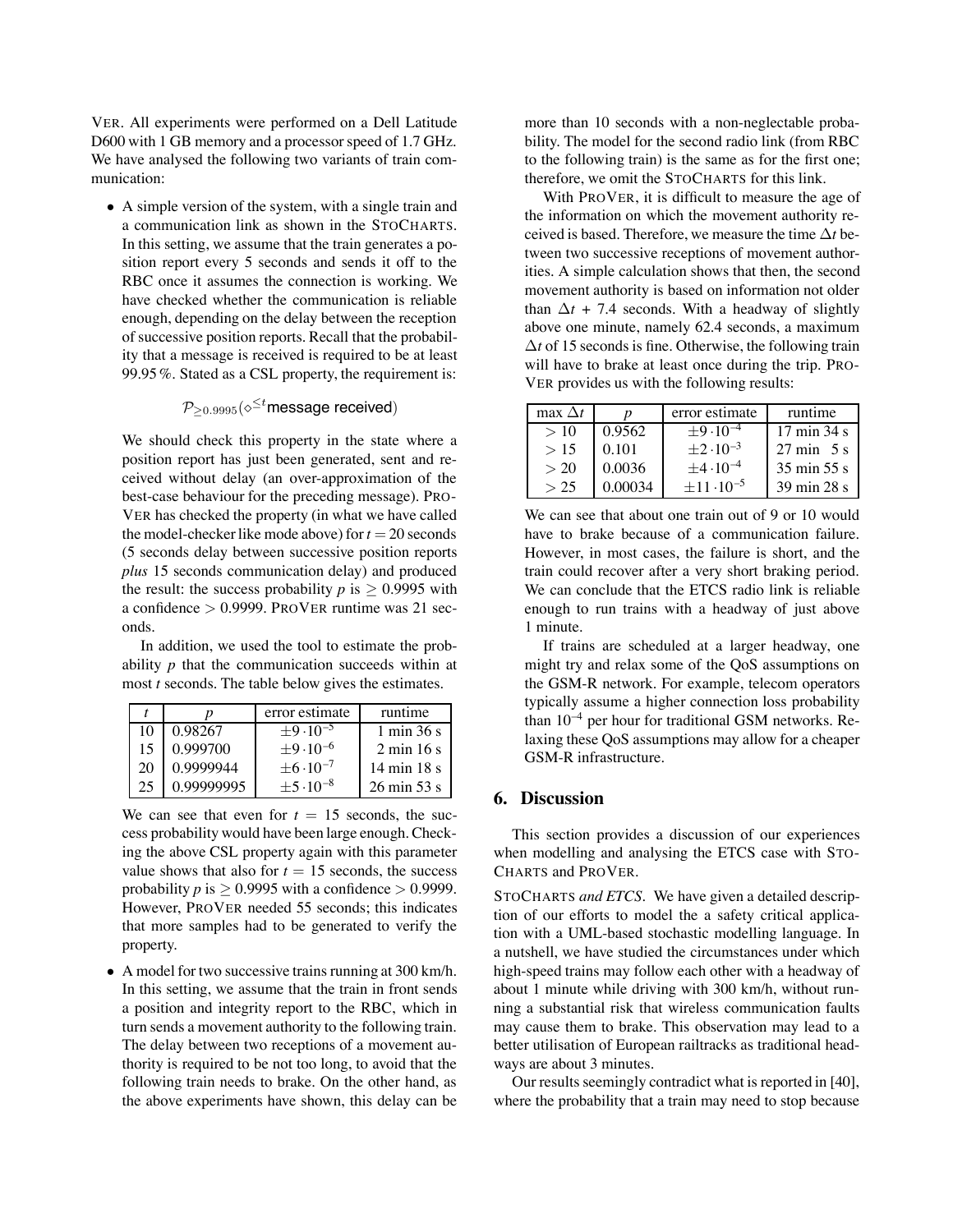of a communication failure may be as high as 94 %. We mention however that we use an approximately three times longer value for the additional headway, and use a more faithful model of communication delays. Therefore, the two analysis results are uncomparable.

*History connector of UML statechart diagrams.* On the modelling side, some of our choices eased modelling with the basic concepts of UML statechart diagrams. In particular, we have assumed that if an error burst occurs during cell handover, the latter is aborted, and the initial node is reentered once the burst is over. As another possibility, we could have modelled that the error burst maintains the node identity inside the embracing *or*-node. One of the possibilities to achieve this with UML notation is provided by a history connector (denoted  $(h)$ ) which indicates that the substatechart should memorise which of its child nodes was active last and reenter that child node (instead of the initial one) in case the *or*-node is reentered. This however raises the question how to handle the time that has elapsed in this node prior to leaving it. In our stochastic timed interpretation, this opens a field of interpretation which closely resembles the *firing* or *execution policy* issue in non-Markov stochastic Petri nets [1, 8, 15] and activity networks. We indeed believe that the history connector needs to be considered parametric in this policy.

*Tool support.* The design of STOCHART is supported by the general editing tool TCM [16]. However, when it comes to the derivation of the underlying IOSA, and then to the resulting GSMP, several steps are still done manually. This is unsatisfactory, because this manual process is both cumbersome and error-prone. We are exploring ways to effectively implement the operational semantics of STOCHART. Apart from a direct implementation along the lines of [26, 24], we are also considering a translational semantics, which maps a collection of STOCHARTS to the MODEST language [12]. Such a link enables mechanisation of the stochastic analysis of STOCHARTS, because MODEST is connected to the discrete event simulation engine of the MÖBIUS toolset [14].

*Acknowledgement.* We thank Yaroslav Usenko from Universiteit Twente, who helped us in finding an error in a preliminary version of the models.

#### **References**

- [1] M. Ajmone Marsan, G. Balbo, A. Bobbio, G. Chiola, G. Conte, and A. Cumani. The effect of execution policies on the semantics and analysis of stochastic Petri nets. *IEEE Transactions on software engineering*, 15:832–846, 1989.
- [2] M. Ajmone Marsan, G. Balbo, G. Conte, S. Donatelli, and G. Franceschinis. *Modeling with generalised stochastic Petri nets*. Wiley, 1995.
- [3] M. Ajmone Marsan, G. Conte, and G. Balbo. A class of generalised stochastic Petri nets for the performance evaluation

of multiprocessor systems. *ACM Transactions on computer systems*, 2(2):93–122, 1984.

- [4] R. Alur and D. Dill. A theory of timed automata. *Theoretical Computer Science*, 126:183–235, 1994.
- [5] C. Baier, B. R. Haverkort, H. Hermanns, and J.-P. Katoen. Model-checking algorithms for continuous-time Markov chains. *IEEE Transactions on Software Engineering*, 29(6):524–541, 2003.
- [6] S. Bernardi, S. Donatelli, and J. Merseguer. From UML sequence diagrams and statecharts to analysable Petri net models. In S. Balsamo, P. Inverardi, and B. Selic, editors, *Proceedings of the third international workshop on software and performance*, pages 35–45, New York, 2002. ACM Press.
- [7] A. Beugnard, J.-M. Jézéquel, and N. Plouzeau. Making components contract aware. *Computer*, 32(7):38–45, 1999.
- [8] A. Bobbio, A. Puliafito, and M. Telek. A modeling framework to impleemnt preemption policies in non-Markovian SPNs. *IEEE Transactions on software engineering*, 26(1):36–54, 2000.
- [9] C. Cavenet, S. Gilmore, J. Hillston, and P. Stevens. Performance modelling with UML and stochastic process algebra. In *UK performance engineering workshop (UKPEW)*, page 16, 2002.
- [10] C. Constantinescu. Impact of deep submicron technology on dependability of VLSI circuits. In *International conference on dependable systems and networks (DSN'02)*, pages 205– 209. IEEE, 2002.
- [11] W. Damm, B. Josko, H. Hungar, and A. Pnueli. A compositional real-time semantics of STATEMATE designs. In W.-P. de Roever, H. Langmaack, and A. Pnueli, editors, *Compositionality, the significant difference : intl. symposium COM-POS '97*, volume 1536 of *LNCS*, pages 186–238, Berlin, 1997. Springer.
- [12] P. R. D'Argenio, H. Hermanns, J.-P. Katoen, and R. Klaren. MoDeST : a modelling and description language for stochastic timed systems. In L. de Alfaro and S. Gilmore, editors, *Process Algebra and Probabilistic Methods. Performance Modelling and Verification: Joint International Workshop, PAPM-PROBMIV*, volume 2165 of *LNCS*, pages 87– 104, Berlin, 2001. Springer.
- [13] L. de Alfaro. How to specify and verify the long-run average behavior of probabilistic systems. In *Thirteenth annual IEEE symposium on logic in computer science*, pages 454–465, Los Alamitos, Calif., 1998. IEEE computer society.
- [14] D. D. Deavours and W. H. Sanders. Möbius : Framework and atomic models. In *Proc. 9th Int. Workshop on Petri Nets and Performance Models (PNPM '01)*, pages 251–260. IEEE, 2001.
- [15] D. D. Deavours and W. H. Sanders. The Möbius execution policy. In *Proceedings of the 9th intl. workshop on Petri nets and performance models*, pages 135–144. IEEE, 2001.
- [16] F. Dehne, H. van de Zandschulp, and R. Wieringa. Toolkit for conceptual modeling (TCM). http://www.cs.utwente.nl/∼tcm/.